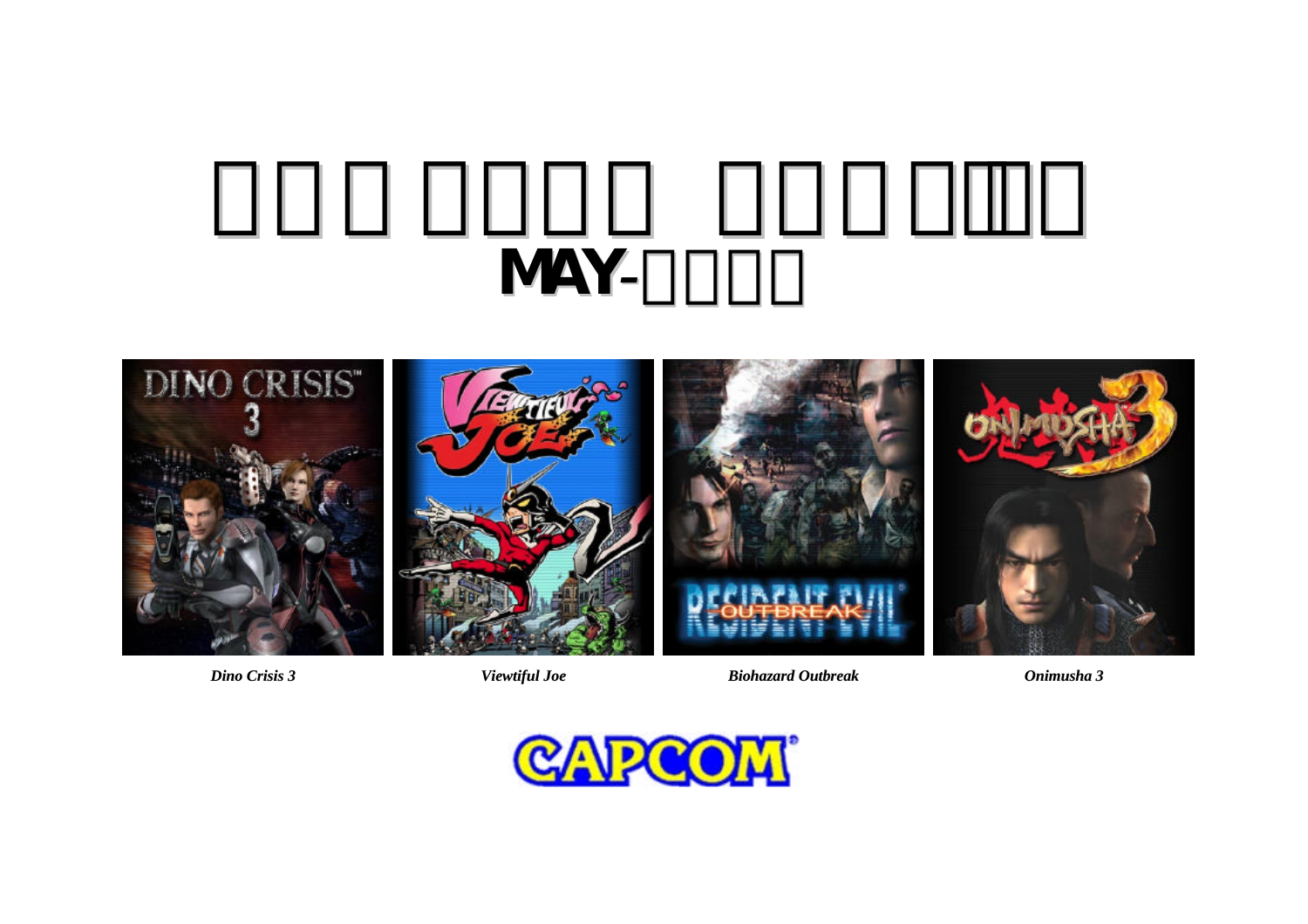| ◆2003/3月期                             | 美稹比戦 FY2002 Financial Results comparison among the Japanese game software companies. (単位: 億円 Unit: 100 Millions of Yen) |       |                 |              |        |               |       |         |
|---------------------------------------|-------------------------------------------------------------------------------------------------------------------------|-------|-----------------|--------------|--------|---------------|-------|---------|
|                                       | 任天堂                                                                                                                     | コーエー  | セガ              | ナムコ          | スクウェア  | カプコン          | エニックス | コナミ     |
|                                       | Nintendo                                                                                                                | Koei  | Sega            | <b>Namco</b> | Square | <b>Capcom</b> | Enix  | Konami  |
| 高<br>売<br>Net Sales<br>ᆂ              | 5,000                                                                                                                   | 285   | 1,970           | 1,588        | 380    | 620           | 230   | 2,450   |
| Operating<br>営業利益<br>Profit           | 1,000                                                                                                                   | 106   | 92              | 81           | 71     | 66            | 60    | $-215$  |
| of Operating<br>率<br>益<br>利<br>Profit | 20.0%                                                                                                                   | 37.9% | 4.7%            | 5.1%         | 18.7%  | 10.6%         | 26.1% | $-8.8%$ |
| 当期利益<br>Net Income                    | 660                                                                                                                     | 65    | 30 <sup>1</sup> | 44           | 115    | $-195$        | 33    | $-270$  |

|  |  | ◆2003/3月期 業績比較 FY2002 Financial Results comparison among the Japanese game software companies. (単位:億円 Unit: 100 Millions of Yen) |  |  |  |  |
|--|--|----------------------------------------------------------------------------------------------------------------------------------|--|--|--|--|
|--|--|----------------------------------------------------------------------------------------------------------------------------------|--|--|--|--|

\* 1. 出所「四季報」「アナリストレポート」 Source "Shikiho" and "Analyst Report" by respective company 2. 掲載順序は営業利益による。 Ranked by Operating Profit

## 日本市場および米国市場における家庭用ゲームソフトの販売シェア(2002*年度 )*

Japanese market share based on consumer game unit sales in FY2002; and U.S. market share based on actual sales in FY2002

1

|               | 日本市場<br>Japanese Market              | (単位: 千本 '000 copies) |             |         |
|---------------|--------------------------------------|----------------------|-------------|---------|
|               | メーカー                                 |                      | 販売本数        | シェア     |
| Company Name  |                                      |                      | Sales Units | Share   |
| $\mathbf 1$ . | ナミ<br>$\Box$                         | Konami               | 5,800       | 12.42%  |
| 2.            | 天堂<br>任                              | Nintendo             | 5,682       | 12.17%  |
| 3.            | スクウェア                                | Square               | 4,444       | 9.52%   |
| 4.            | バンダイ                                 | Bandai               | 4,260       | 9.12%   |
| 5.            | ポケモン                                 | Pokemon              | 4,144       | 8.88%   |
| 6.            | カプコン                                 | Capcom               | 3,065       | 6.56%   |
| 7.            | ナムコ                                  | Namco                | 2,466       | 5.28%   |
| 8.            | $\Box$ $ \bot$                       | Koei                 | 2,424       | 5.19%   |
| 9.            | ソーニー                                 | Sony                 | 2,198       | 4.71%   |
|               | 10. バンプレスト                           | <b>Banprest</b>      | 1,758       | 3.77%   |
|               | 他<br>$\boldsymbol{\mathcal{D}}$<br>そ | Others               | 10,446      | 22.37%  |
|               | 計<br>合                               | Total                | 46,687      | 100.00% |

|  | ※出所「2002年度 ゲーム市場白書」 |
|--|---------------------|
|  |                     |

Source:The Analysis of Consumer Video Games 2002

|                | (単位 : 千ドル Unit:US\$1,000)<br>米国市場 U.S. Market |                            |                |                   |           |         |  |  |
|----------------|-----------------------------------------------|----------------------------|----------------|-------------------|-----------|---------|--|--|
| メーカー           |                                               |                            |                |                   | 販売金額      | シェア     |  |  |
|                |                                               | <b>Company Name</b>        |                |                   | Sales     | Share   |  |  |
| 1 <sub>1</sub> |                                               | エレクトロニックアーツ                |                | EA                | 1,033,422 | 19.36%  |  |  |
| 2.             | 任                                             | 天                          | 堂              | Nintendo          | 468,150   | 8.77%   |  |  |
| 3.             | ソ                                             | . <u>.</u>                 |                | Sony              | 394,268   | 7.39%   |  |  |
| 4.             |                                               | ティク                        | $\overline{2}$ | Take2             | 367,843   | 6.89%   |  |  |
| 5.             |                                               | アクティビジョン                   |                | <b>Activision</b> | 365,335   | 6.85%   |  |  |
| 6.             | T.                                            | Н                          | Q              | <b>THO</b>        | 318,987   | 5.98%   |  |  |
| 7 <sub>1</sub> |                                               | インフォグラムズ                   |                | <b>Infogrames</b> | 254,744   | 4.77%   |  |  |
| 8.             | セ                                             |                            | ガ              | Sega              | 194,911   | 3.65%   |  |  |
|                |                                               |                            |                |                   |           |         |  |  |
|                |                                               | 13. カプコン                   |                | Capcom            | 139,115   | 2.61%   |  |  |
|                | そ                                             | $\boldsymbol{\mathcal{D}}$ | 他              | <b>Others</b>     | 1,111,532 | 20.83%  |  |  |
|                | 合                                             |                            | 計              | Total             | 5,336,562 | 100.00% |  |  |

※出所「TRSTS レポート」 Source:TRSTS Report

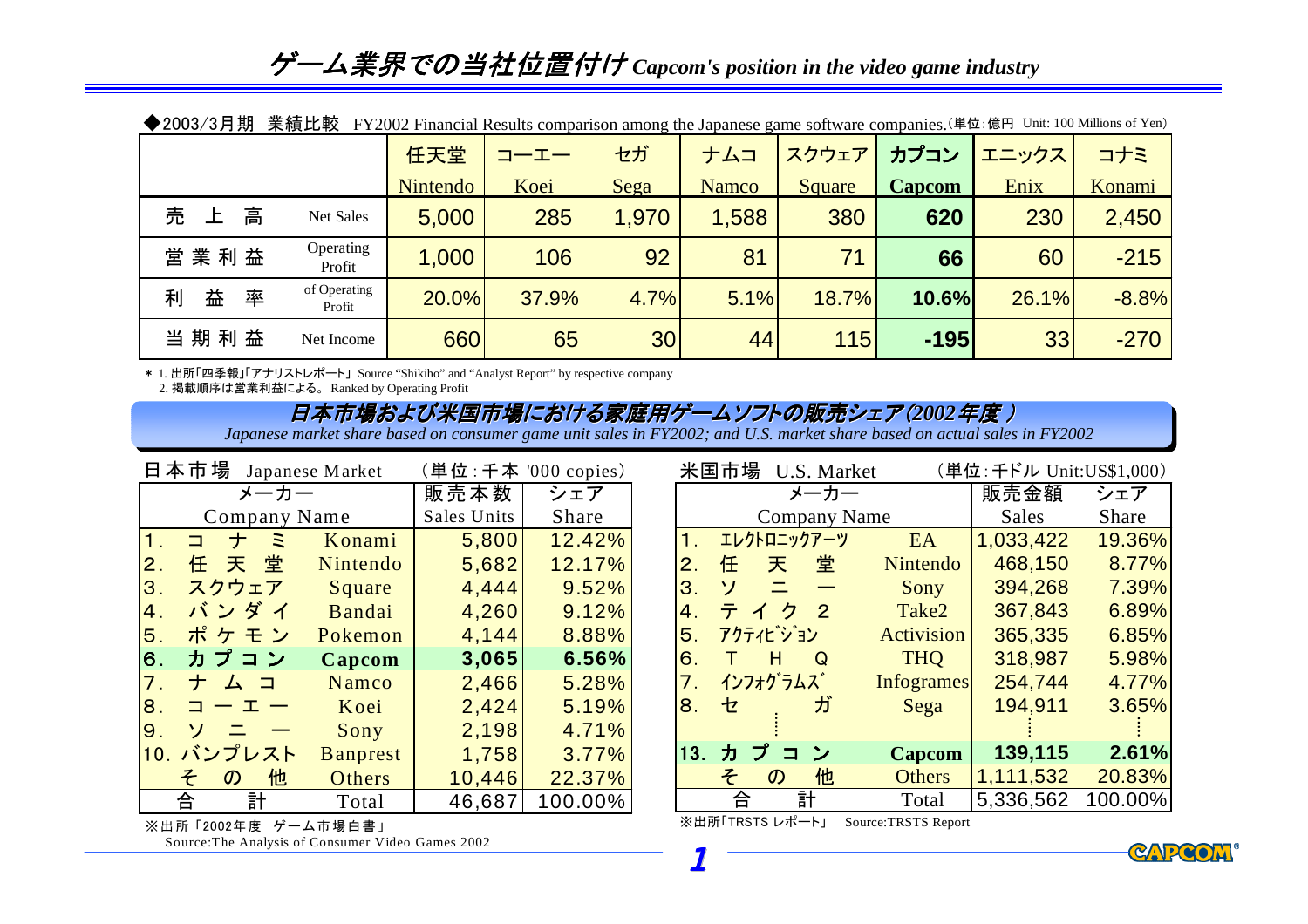# 経営方針 *Management Objectives*

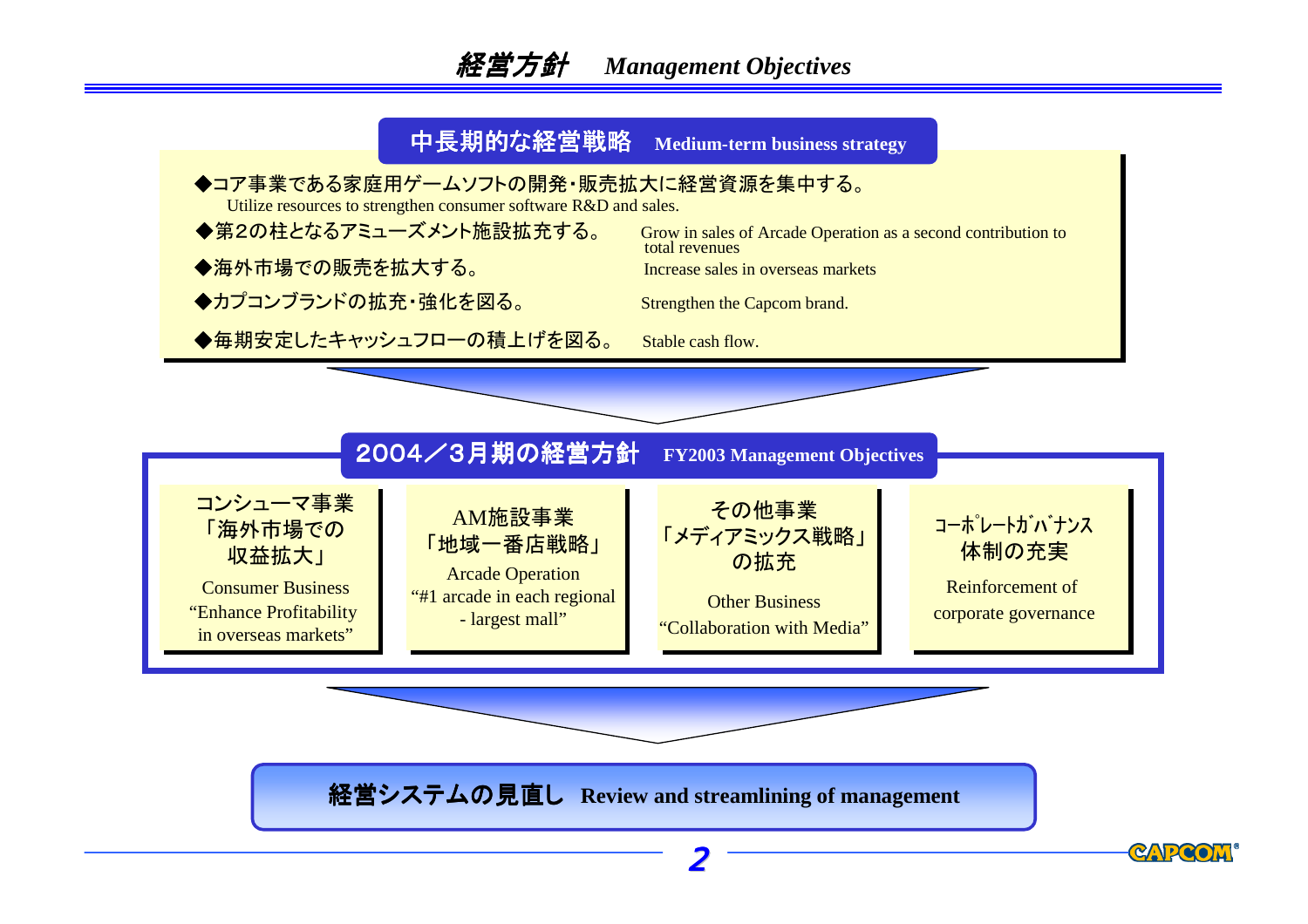# 経営システムの見直し 経営システムの見直し *Review and streamlining of management*

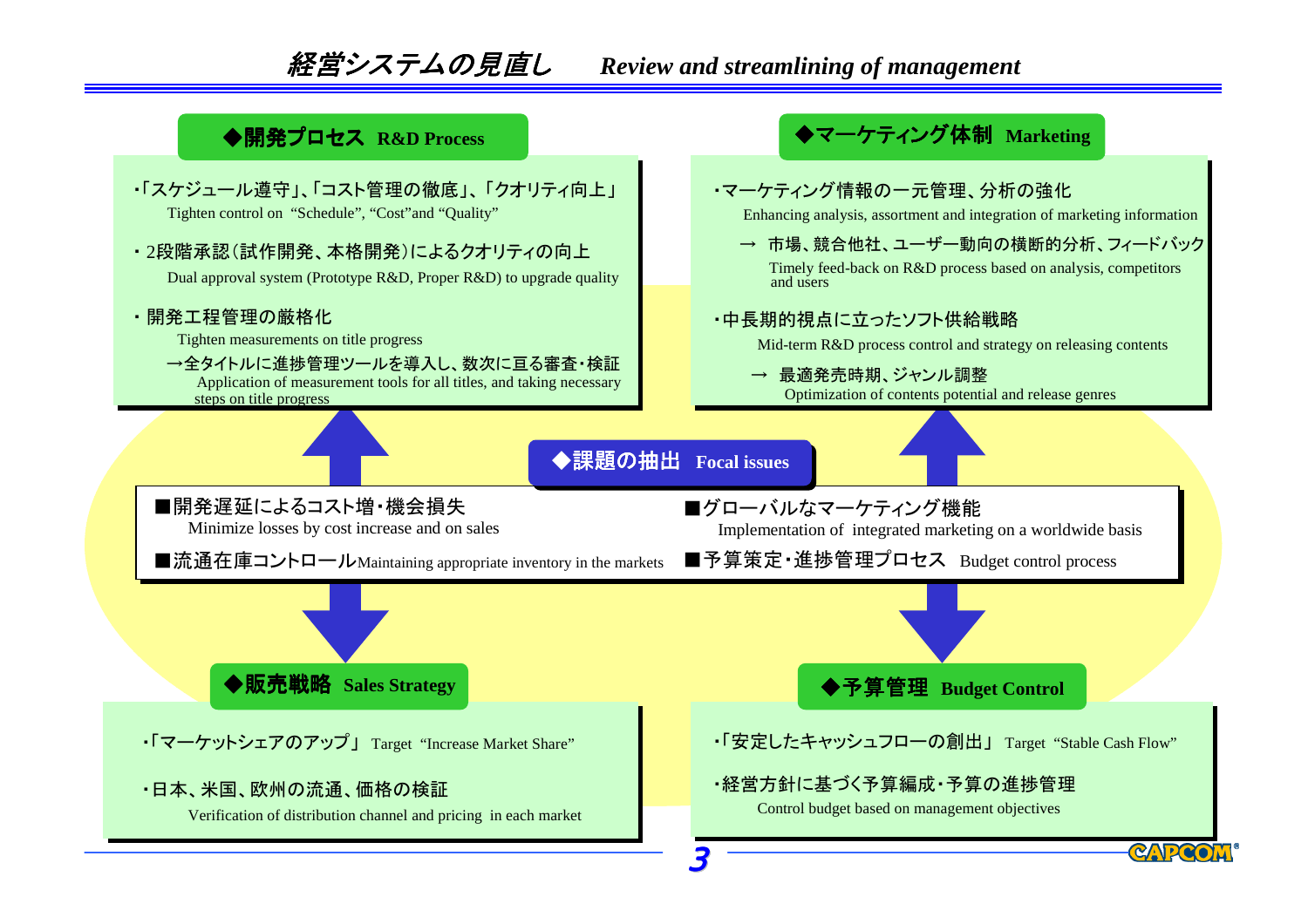| $\mathsf{H}$<br>本<br>北米<br>欧<br>州<br>合 計<br>* 出所 日本:「テレビゲーム産業白書」海外:「IDGレポート」 Source "The Analysis of Consumer Video Game", "IDG Report" | Japan<br>U.S.A<br><b>Europe</b><br>Total | 64,894<br>122,935<br>66,727       | 50,679<br>137,376                                                                                       | 55,842<br>168,911                                                                                                  | 18%<br>56% | $-14%$                                                                                                                                                                                                                                     |  |
|-----------------------------------------------------------------------------------------------------------------------------------------|------------------------------------------|-----------------------------------|---------------------------------------------------------------------------------------------------------|--------------------------------------------------------------------------------------------------------------------|------------|--------------------------------------------------------------------------------------------------------------------------------------------------------------------------------------------------------------------------------------------|--|
|                                                                                                                                         |                                          |                                   |                                                                                                         |                                                                                                                    |            |                                                                                                                                                                                                                                            |  |
|                                                                                                                                         |                                          |                                   |                                                                                                         |                                                                                                                    |            | $+37%$                                                                                                                                                                                                                                     |  |
|                                                                                                                                         |                                          |                                   | 73,467                                                                                                  | 79,114                                                                                                             | 26%        | $+19%$                                                                                                                                                                                                                                     |  |
|                                                                                                                                         |                                          | 254,556                           | 261,522                                                                                                 | 303,867                                                                                                            | 100%       | $+24%$                                                                                                                                                                                                                                     |  |
|                                                                                                                                         |                                          |                                   |                                                                                                         |                                                                                                                    |            |                                                                                                                                                                                                                                            |  |
|                                                                                                                                         |                                          |                                   |                                                                                                         | ◆コンシューマ事業中期目標 Medium-term consumer business targets                                                                |            |                                                                                                                                                                                                                                            |  |
|                                                                                                                                         |                                          |                                   |                                                                                                         | 積極的な海外展開により、米国、欧州市場で収益を拡大する。<br>Increase profitability in U.S. and European markets, and grow on a worldwide basis |            |                                                                                                                                                                                                                                            |  |
|                                                                                                                                         |                                          |                                   |                                                                                                         |                                                                                                                    |            |                                                                                                                                                                                                                                            |  |
| 欧米での成長戦略<br><b>Overseas Growth Strategy</b>                                                                                             |                                          |                                   | マルチプラットフォーム戦略<br><b>Multi-platform Strategy</b>                                                         |                                                                                                                    |            | コンテンツ戦略<br><b>Contents Strategy</b>                                                                                                                                                                                                        |  |
| ■海外向けソフト開発の拡充<br><b>Strength of Overseas Direct Sales</b><br>■海外マーケティングの強化<br><b>Enhancement of Overseas Marketing</b>                  |                                          | フォーム展開<br>of hardware penetration | ■市場動向を勘案したプラット<br>Multi-Platform Strategy in consideration<br>■ミドルウェアACR戦略<br>Middleware "ACR" Strategy |                                                                                                                    |            | ■ブランドソフトと新作の強化、創造<br>Enhancement and creation of Mega-hit titles<br>■パブリッシャーソフトの投入<br>Publishing other third parties' titles<br>■他社ブランドの受託開発<br>Subcontract R&D of other company's titles<br>■オンラインゲームへの対応<br>Preparation for online games |  |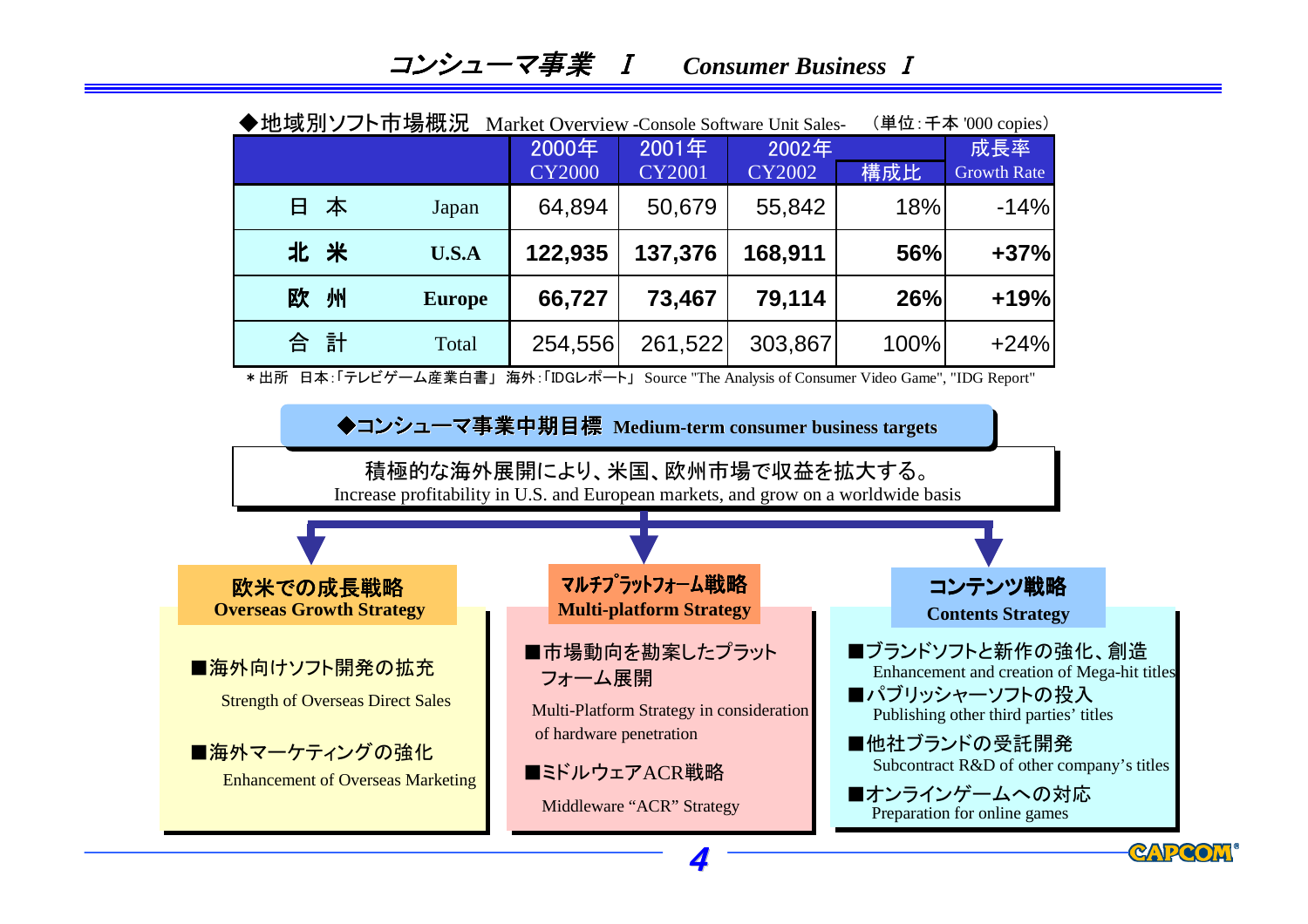# コンシューマ事業戦略 Ⅱ *Consumer Business* <sup>Ⅱ</sup>

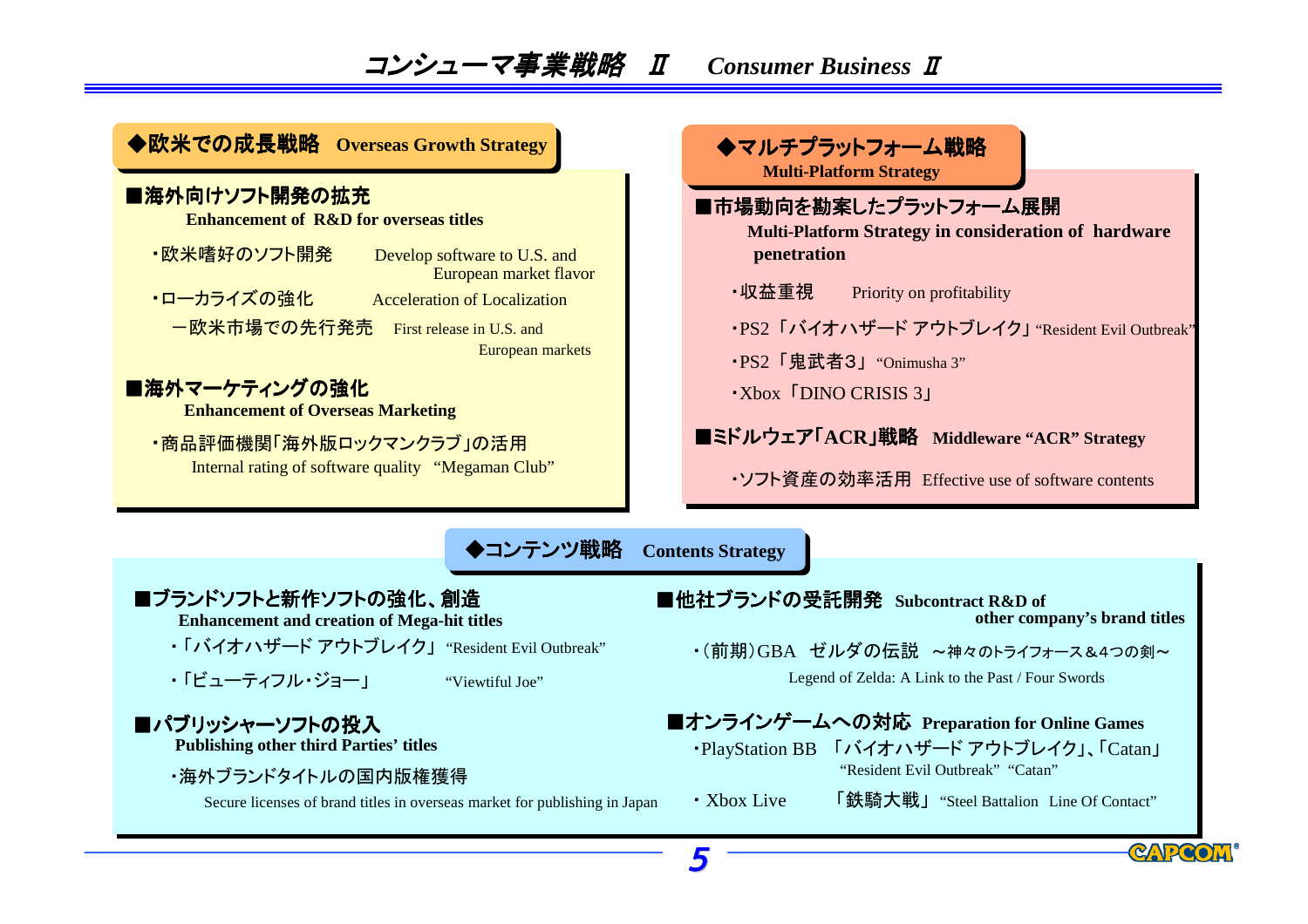

*Sales Units shipped*

|                   |        | (単位: 千本 1,000 units) |                |        |        |        |  |
|-------------------|--------|----------------------|----------------|--------|--------|--------|--|
|                   |        |                      | 2001/3         | 2002/3 | 2003/3 | 2004/3 |  |
| Playstation 2     | タイトル数  | Total titles         | 5              | 9      | 33     | 31     |  |
|                   | 内<br>国 | Domestic             | 1,700          | 3,200  | 2,200  | 3,950  |  |
|                   | 外<br>海 | Overseas             | 500            | 4,000  | 4,630  | 3,650  |  |
|                   | 計      | Sub Total            | 2,200          | 7,200  | 6,830  | 7,600  |  |
| Playstation       | タイトル数  | Total titles         | 18             | 11     | 8      | 9      |  |
|                   | 内<br>国 | Domestic             | 1,300          | 500    | 140    | 90     |  |
|                   | 海<br>外 | Overseas             | 2,800          | 900    | 700    | 410    |  |
|                   | 計      | Sub Total            | 4,100          | 1,400  | 840    | 500    |  |
| <b>Dream Cast</b> | タイトル数  | Total titles         | 23             | 11     | 1      |        |  |
|                   | 国<br>内 | Domestic             | 800            | 150    | 40     |        |  |
|                   | 海<br>外 | Overseas             | 1,950          | 280    | 10     |        |  |
|                   | 計      | Sub Total            | 2,750          | 430    | 50     |        |  |
| <b>Game Cube</b>  | タイトル数  | Total titles         | 1              | 1      | 8      | 7      |  |
| Nintendo 64       | 内<br>国 | Domestic             | 50             | 290    | 1,000  | 300    |  |
|                   | 海<br>外 | Overseas             | 100            | 110    | 2,230  | 1,900  |  |
|                   | 計      | Sub Total            | 150            | 400    | 3,230  | 2,200  |  |
| Game Boy          | タイトル数  | Total titles         | 6              | 13     | 9      | 9      |  |
|                   | 国<br>内 | Domestic             | 1,050          | 1,050  | 2,100  | 1,100  |  |
|                   | 外<br>海 | Overseas             | 150            | 3,800  | 2,700  | 940    |  |
|                   | 計      | Sub Total            | 1,200          | 4,850  | 4,800  | 2,040  |  |
| <b>Xbox</b>       | タイトル数  | Total titles         |                | 1      | 5      | 5      |  |
|                   | 内<br>国 | Domestic             |                | 70     | 60     | 100    |  |
|                   | 海<br>外 | Overseas             |                | 210    | 220    | 700    |  |
|                   | 計      | Sub Total            | $\overline{a}$ | 280    | 280    | 800    |  |
| PCその他             | タイトル数  | Total titles         | $\overline{4}$ | 14     | 34     | 19     |  |
| PC & Others       | 内<br>国 | Domestic             | 200            | 240    | 160    | 160    |  |
|                   | 外<br>海 | Overseas             | 500            | 200    | 110    | 100    |  |
|                   | 計      | Sub Total            | 700            | 440    | 270    | 260    |  |
| 合計                | タイトル数  | Total titles         | 57             | 60     | 98     | 80     |  |
| Total             | 内<br>国 | Domestic             | 5,100          | 5,500  | 5,700  | 5,700  |  |
|                   | 海<br>外 | Overseas             | 6,000          | 9,500  | 10,600 | 7,700  |  |
|                   | 計      | Total                | 11,100         | 15,000 | 16,300 | 13,400 |  |

<u>CS販売タイトル数</u>

*Number of Consumer Software Titles released*



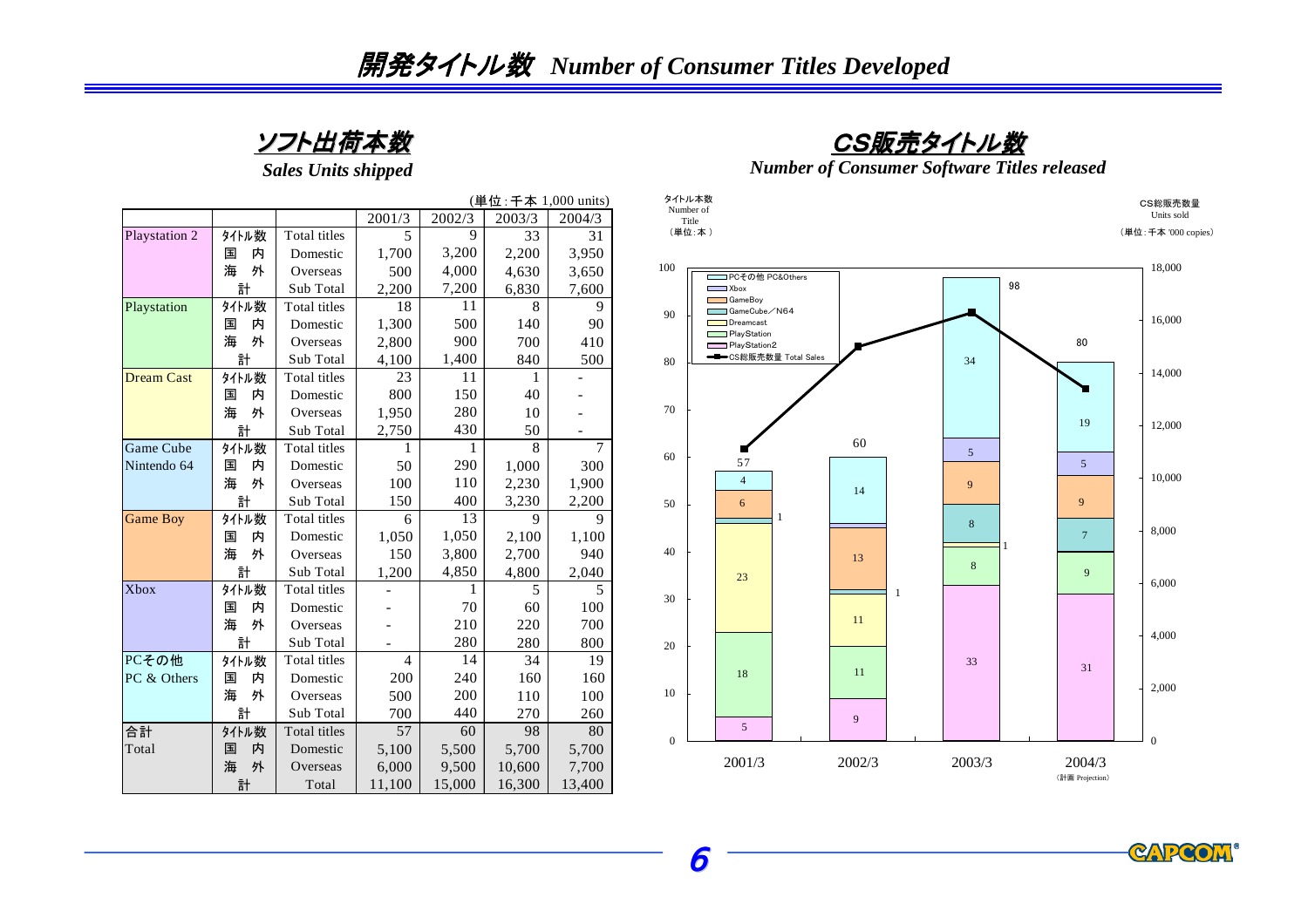|                |                | ミリオンタイトル million titles        |                                      | (単位: 千本 '000copies) |             |
|----------------|----------------|--------------------------------|--------------------------------------|---------------------|-------------|
|                | 発売日<br>Release | タイトル<br>Title                  | $1985/12 \sim 2003/3$                | ハード<br>Platform     | 本数<br>Units |
| $\vert$ 1      | 1992/6         | ストリートファイター II                  | Street Fighter                       | SFC                 | 6,300       |
| $\mathbf{2}$   | 1998/1         | バイオハザード2                       | Resident Evil 2                      | <b>PS</b>           | 4,960       |
| 3              | 1993/6         | ストリートファイター II ターホ <sup>*</sup> | Street Fighter<br>Turbo              | <b>SFC</b>          | 4,100       |
| $\overline{4}$ | 1999/9         | バイオハサ゛ート゛3 ラストエスケープ            | Resident Evil 3 Last escape          | <b>PS</b>           | 3,500       |
| $\overline{5}$ | 1996/3         | バイオハザード                        | Resident Evil                        | PS                  | 2,750       |
| $\overline{6}$ | 1999/7         | ディノクライシス                       | Dino Crisis                          | <b>PS</b>           | 2,400       |
| $\overline{7}$ | 2001/8         | デビル メイ クライ                     | Devil May Cry                        | PS <sub>2</sub>     | 2,160       |
| $\bf8$         | 2001/1         | 鬼武者                            | Onimusha war Lords                   | PS <sub>2</sub>     | 2,020       |
| $\mathsf g$    | 1994/6         | スーパ <sup>2</sup> ーストリートファイター Π | Super Street Fighter                 | <b>SFC</b>          | 2,000       |
| 10             | 2002/3         | 鬼武者 2                          | Onimusha war Lords 2                 | PS <sub>2</sub>     | 1,920       |
| 11             | 1993/11        | アラジン                           | Aladdin                              | <b>SFC</b>          | 1,750       |
| 12             | 1989/9         | わんぱくダック夢冒険                     | Duck Tales                           | FC                  | 1,670       |
| 13             | 1993/9         | ストリートファイター Ⅱ ' Plus            | Street Fighter II ' Plus             | МD                  | 1,665       |
| $14$           | 1986/6         | 魔界村                            | Ghosts'n Goblins                     | FC                  | 1,640       |
| 15             | 1988/12        | ロックマン2                         | Megaman 2                            | FC                  | 1,510       |
| 16             | 1990/12        | ファイナルファイト                      | Final Fight                          | <b>SFC</b>          | 1,480       |
| $17$           | 2003/1         | デビル メイクライ2                     | Devil May Cry 2                      | PS <sub>2</sub>     | 1,470       |
| 18             | 1990/9         | ダックテールス゛                       | Duck Tales                           | GB                  | 1,430       |
| 19             | 2001/3         | バイオハザードコードベロニカ完全版              | Resident Evil Code Veronica X        | PS <sub>2</sub>     | 1,320       |
| 20             | 2002/3         | バイオハザード                        | <b>Resident Evil</b>                 | GC                  | 1,240       |
| 21             | 1992/11        | ミッキーの マジカルアド ヘンチャー             | <b>Magical Quest Starring Mickey</b> | SFC                 | 1,210       |
| 22             | 1998/8         | ハ゛イオハサ゛ート゛DC テ゛゛ュアルショックver.    | Resident Evil DC Dual Shock          | <b>PS</b>           | 1,200       |
| 23             | 1990/5         | チップとデールの大作戦                    | Chip'n Dale Rescue Rangers           | FC                  | 1,195       |
| 24             | 2000/9         | ディノクライシス 2                     | Dino Crisis 2                        | <b>PS</b>           | 1,190       |
| 25             | 1993/12        | <b>ロックマンX</b>                  | Megaman X                            | <b>SFC</b>          | 1,165       |
| 26             | 2000/2         | バイオハザード コードベロニカ                | Resident Evil Code Veronica          | DC                  | 1,140       |
| 27             | 1986/9         | 戦場の狼                           | Commando                             | FC                  | 1,137       |
| 28             | 2002/11        | バイオハザード 0                      | Resident Evil 0                      | GC                  | 1,131       |
| 29             | 1997/9         | バイオハサード ディレクタースカット             | Resident Evil Director's Cut         | <b>PS</b>           | 1,130       |
| 30             | 1991/9         | 超魔界村                           | Super Ghoule'n Ghosts                | <b>SFC</b>          | 1,090       |
| 31             | 1990/9         | ロックマン3                         | Megaman 3                            | FC                  | 1,080       |
| 32             | 1993/5         | ファイナルファイト2                     | Final Fight 2                        | <b>SFC</b>          | 1,030       |
| 33             | 1998/12        | ストリートファイターZERO3                | Street Fighter Alpha 3               | <b>PS</b>           | 1,000       |

| ジャンル別主要タイトル Sales Window for Major Titles by Genre |                      |                                                   |
|----------------------------------------------------|----------------------|---------------------------------------------------|
| ▶ジャンル/主要タイトル<br>Genre/Major Title                  | タイトル数<br># of Titles | (単位:千本 '000 copies)<br>総販売数量<br><b>Unit Sales</b> |
| ◆シュ―ティング Shooting Game                             |                      |                                                   |
| 1942 シリーズ<br>1942 Series                           | 全6作<br>6 titles      | 1,300                                             |
| アクション Action Game                                  |                      |                                                   |
| 魔界村シリーズ<br>Ghosts 'n Goblins series                | 全13作<br>13 titles    | 4,000                                             |
| 戦場の狼シリーズ<br>Commando Series                        | 全3作<br>3 titles      | 1,200                                             |
| ロックマンシリーズ<br>Mega Man Series                       | 全68作<br>68 titles    | 18,000                                            |
| ディズニーシリーズ<br><b>Disney Series</b>                  | 全27作<br>27 titles    | 12,900                                            |
| ファイナルファイトシリーズ<br><b>Final Fight Series</b>         | 全8作<br>8 titles      | 3,100                                             |
| 鬼武者シリーズ<br>Onimusha Series                         | 全5作<br>5 titles      | 4,800                                             |
| デビルメイクライシリーズ<br>Devil May Cry Series               | 全3作<br>3 titles      | 4,300                                             |
| ▶格闘 Fighting Game                                  |                      |                                                   |
| ストリートファイターシリーズ<br><b>Street Fighter Series</b>     | 全47作<br>47 titles    | 23,000                                            |
| $\bigstar$ RPG                                     |                      |                                                   |
| ブレスオブファイアシリーズ<br><b>Breath of Fire Series</b>      | 全10作<br>10 titles    | 2,800                                             |
| ◆アドベンチャー Adventure                                 |                      |                                                   |
| バイオハザードシリーズ<br><b>Resident Evil Series</b>         | 全29作<br>29 titles    | 23,000                                            |
| ディノクライシスシリーズ<br>Dino Crisis Series                 | 全8作<br>8 titles      | 4,000                                             |

・FC:ファミコン(NES) ・SFC:スーパーファミコン(Super NES) ・MD:メガドライブ(Genesis) ・GB : ゲームボーイ(Game Boy) ・DC:ドリームキャスト(DreamCast) ・PS:プレイステーション(PlayStation) ・PS2:プレイステーション2(PlayStation 2)

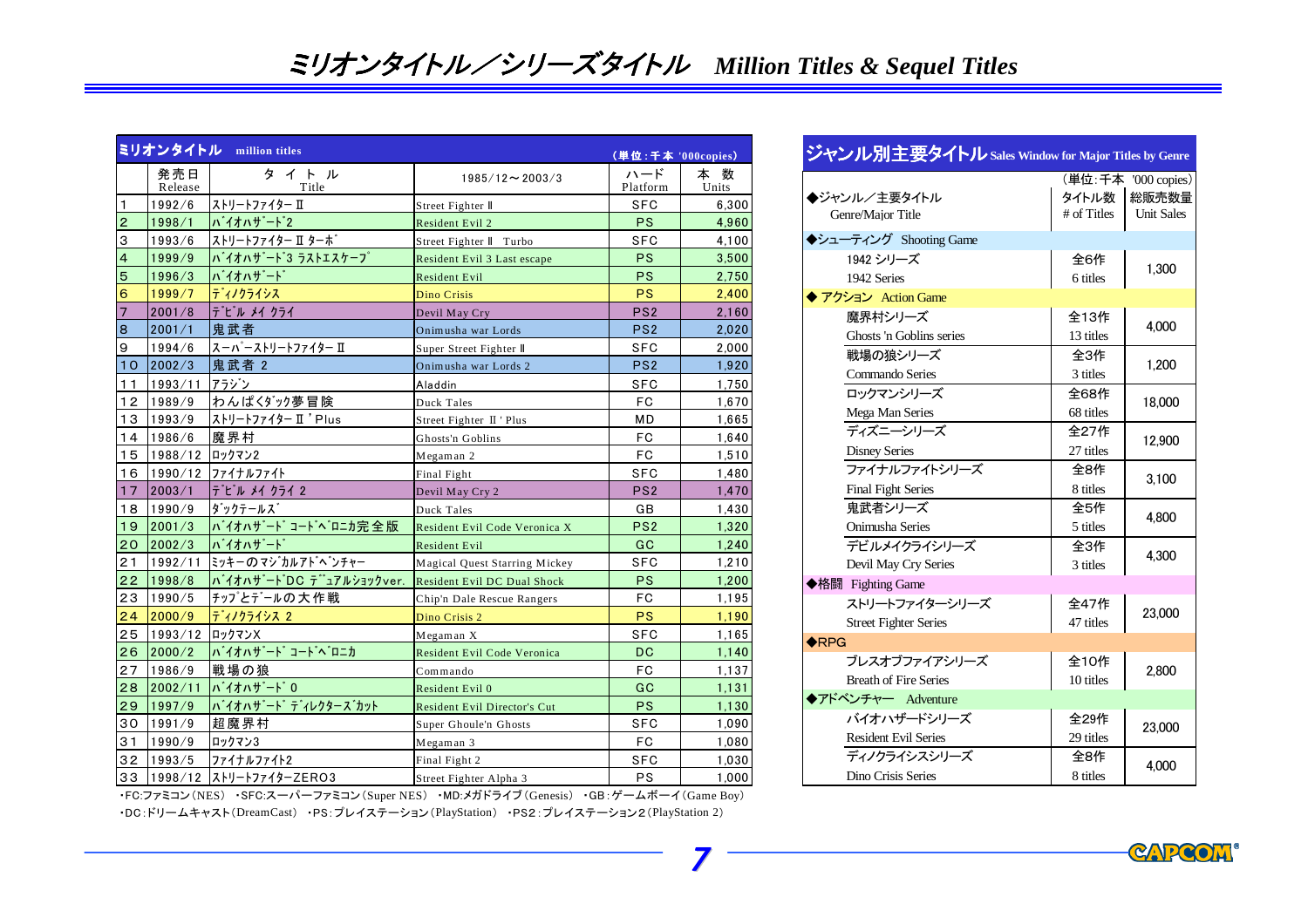## *AM*その他事業戦略 *Arcade Operation, Other Business Strategy*

#### ◆AM施設事業 Arcade Operation

| ■ 大手GMSとの連携出店による「地域一番店」 戦略                                                       | AM施設店舗数 Nu     |   |                    |
|----------------------------------------------------------------------------------|----------------|---|--------------------|
| Open a new store to be #1 arcade in each regional largest mall.                  |                |   |                    |
| ・中期的にも母体のGMSは安定的に増加<br>Stable growth on GMS new opening plans                    | 出              | 店 | New Sto            |
| ・大型ショッピングセンターで400坪以上のテナントスペース                                                    | 閉              | 店 | Close Sto          |
| Opening a large store over 13,000 square feet                                    | 店舗数            |   | Total              |
| •GMSとの相乗作用 Reciprocative effects on Tenants and Landlords                        |                |   |                    |
| ■ 収益性改善の取組み Improve Operating Profit Margin                                      | 営業利益 Operating |   |                    |
| ・新規出店‥‥(店舗)営業利益率は約27%                                                            |                |   |                    |
| New Store  27% of Operating Profit                                               | 売上高            |   | Net Sal            |
| ・既 存 店 前年同期比 売上高102%、利益117%<br>Achieved sales growth more than $+2\%$ and profit | 営業利益率          |   | of Opret<br>Profit |
|                                                                                  |                |   |                    |

## ◆その他事業 Other Business



gross more than +17% at existing arcades on a year to year basis.

- 映画「鬼武者」 Movie "Onimusha" (ライセンス許諾) (Licensing)

#### umber of Arcades

|        |                     | 2001/3 | 2002/3 | 2003/3 | 2004/3 |
|--------|---------------------|--------|--------|--------|--------|
| 出<br>店 | New Stores          |        |        |        |        |
| 閉      | <b>Close Stores</b> |        |        |        |        |
| 店 舗 数  | Total               |        |        | າາ     |        |

| 営業利益 Operating Profit          | (単位:億円 100Million of Yen) |        |                                  |     |
|--------------------------------|---------------------------|--------|----------------------------------|-----|
|                                | 2002/3                    | 2003/3 | 2004/3                           |     |
| 売上高<br><b>Net Sales</b>        | 71                        |        |                                  | 101 |
| of Opreting<br>Profit<br>営業利益率 |                           |        | $10.6\%$   14.1%   23.2%   23.2% |     |



-中国、米国向けに配信予定 Supply contents to China and U.S. markets

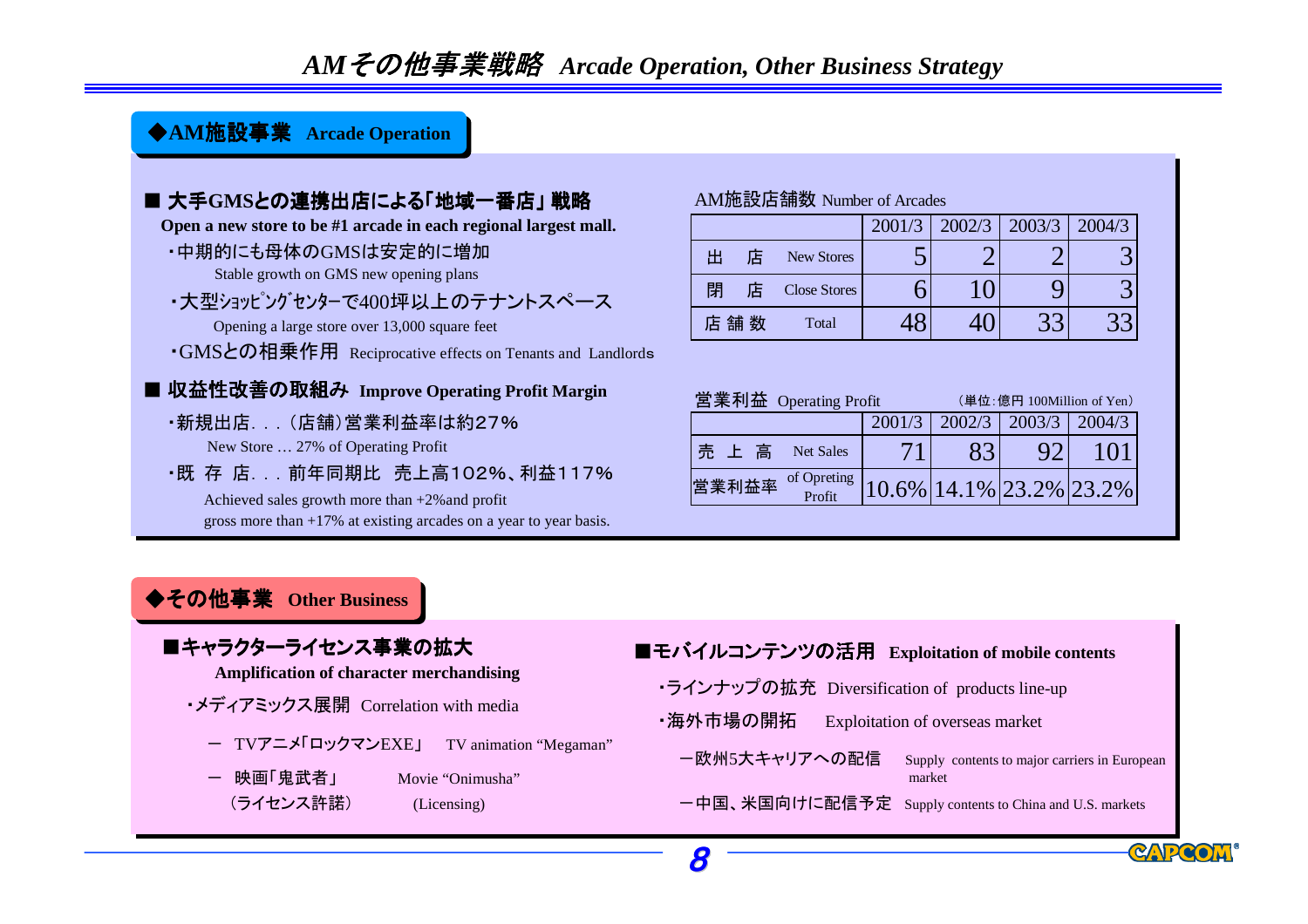財務戦略&コーポレート・ガバナンス *Financial Strategy & Corporate Governance*

#### ◆◆財務財務戦略 戦略 **Financial Strategy Financial Strategy**

#### ■ キャッシュフロー経営の重視

~安定したキャッシュフローの積み上げ~

Cash Flow Management  $\sim$  Stable cash flow $\sim$ 

・売掛金および在庫の管理強化

Tighten control over Account Receivables and inventory

・投資採算管理の強化

Tighten control over each title profitability

## ■ 新会計基準への精極的な対応

**Early preparation for Accounting of Assets Impairment**

・土地、建物の減損処理

有利子負債残高 Balance of Liabilities with Interests

連結営業キャッシュフロー Cash Flows from Operations

億 円 100M illion of Yen

現金残高 Cash Balance

Revaluate its lands and buildings to the fair market value

⇒ 信頼性の向上、健全性の確保

Visibility and accountability of balance sheet

## ◆コーポレート・ガバナンス Corporate Governance

## ■ コーポレート・ガバナンス体制の充実 Reinforcement of corporate governance

#### ・社外取締役3名、社外監査役3名在任

3 Board members and 3 auditors from outside of the company

→経営監視機能の強化、透明性の向上

Enhancing both management and transparency

・報酬委員会の設置 Establishment of remuneration committee

→役員報酬の公平性、妥当性を高める Visibility of compensation for directors

## ・コンプライアンス委員会の設置

Establishment of compliance committee

#### →内部統制や危機管理体制の整備

Risk management and management of corporate information

連結営業キャッシュフロー Consolidated Cash Flows from Operations

2000/3 2001/3 2002/3 2003/3

143 37 33 36 274 257 350 334 444 368 460 483

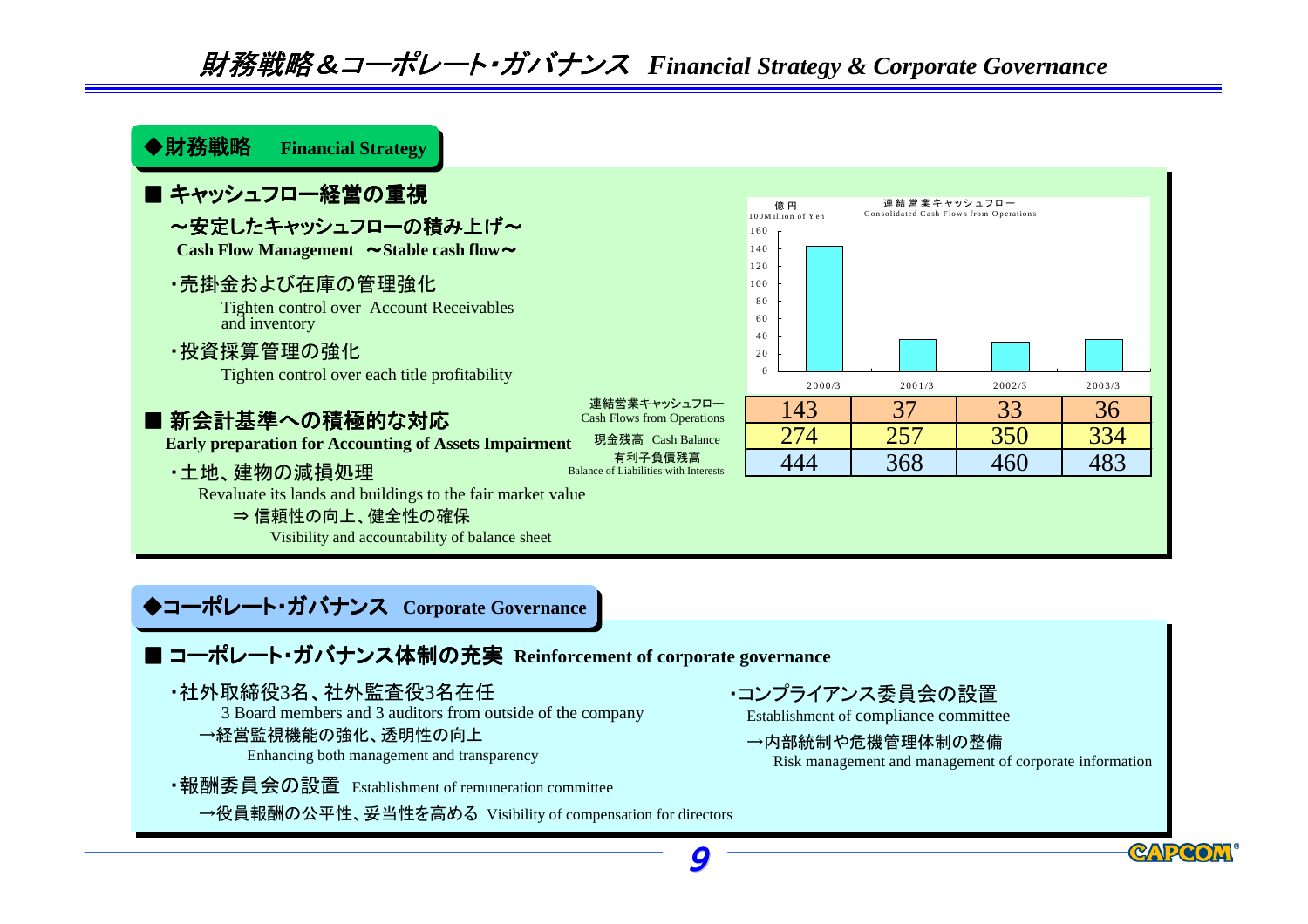|       | ●経営成績 Profit and Loss Sheet |        |          | 《单位:百万円 Miliose of Yes》 |        |
|-------|-----------------------------|--------|----------|-------------------------|--------|
|       |                             | 2002/3 | 2003/3   | 2004/3                  | 96     |
| 売上高   | Net Sales                   | 62,742 | 62,036   | 63,000                  | 101.6% |
| 売上総利益 | Gross Profit                | 24,513 | 22,838   | 22,600                  | 99.0%  |
| 利益率   | % of Gross Profit           | 39.1%  | 36.8%    | 35.9%                   |        |
| 販売管理費 | Sales and G&A Expenses      | 14,786 | 16,158   | 15,100                  | 93.5%  |
| 営業利益  | Operating Income            | 9.727  | 6,680    | 7,500                   | 112.3% |
| 利益率   | % of Operating Income       | 15.5%  | 10.8%    | 11.9%                   |        |
| 経常利益  | Ordinary Income             | 9.261  | 6,797    | 7,300                   | 107.4% |
| 利益率   | % of Ordinary Income        | 14.8%  | 11.0%    | 11.6%                   |        |
| 当期利益  | Net Income                  | 4.912  | 19,598   | 4,200                   |        |
| 利益率   | % of Net Income             | 7.8%   | $-31.6%$ | 6.7%                    |        |

| ●セグメノト別売上 <事業種別> Sales by Business regments |                  |        | 《单位:百万円 Millions of Yes》 |        |        |
|---------------------------------------------|------------------|--------|--------------------------|--------|--------|
|                                             |                  | 2002/3 | 2002/3                   | 2004/3 | 96     |
| ロンシューマ販売                                    | Consumer         | 47.769 | 48,090                   | 45,107 | 93.8%  |
| 業務用販売                                       | Com-Op           | 3,564  | 959                      | 1,989  | 207.3% |
| AM施設                                        | Arcade Operation | 8.327  | 9,242                    | 10,133 | 109.6% |
| その他事業                                       | Others           | 3.081  | 3.743                    | 5,771  | 154.2% |
| 合                                           | Total            | 62.742 | 62.036                   | 63,000 | 101.6% |

| ●セグメノト別売上 <仕向地別> Sales by Geographic Area |   |                   |        | (单位:百万円 Millions of Yea) |        |        |
|-------------------------------------------|---|-------------------|--------|--------------------------|--------|--------|
|                                           |   |                   | 2002/3 | 2003/3                   | 2004/3 | 96     |
|                                           | ж | Japan             | 40,666 | 37,191                   | 40,477 | 108.8% |
| 北                                         | ⋇ | North America     | 14,236 | 16,417                   | 14,996 | 91.3%  |
| 欧                                         | 州 | Europe            | 7,266  | 7,819                    | 6,939  | 88.7%  |
| その                                        | 他 | Other territories | 573    | 607                      | 588    | 96.8%  |
| â                                         | 計 | Total             | 62.742 | 62,036                   | 63.000 | 101.6% |

| ●広告宣伝 Promotional Expense<br>《単位:百万円 Millions of Yea》 |                     |                |                      |       |
|-------------------------------------------------------|---------------------|----------------|----------------------|-------|
|                                                       |                     |                | 2002/3 2003/3 2004/3 |       |
| 広告宣伝費                                                 | Promotional Expense | 5.638<br>7.272 | 6,246                | 85.9% |

| ●開発投資額 R&D Investment Cost |                         |        |        | 《兼位:百万円 Millions of Yea》 |        |
|----------------------------|-------------------------|--------|--------|--------------------------|--------|
|                            |                         | 2002/3 | 2003/3 | 2004/3                   | 96     |
| 開発費 (内作)                   | Internal R&D Cost       | 7.068  | 8.112  | 8,500                    | 104.8% |
| 開発費(外注)                    | Subcontracting R&D Cost | 5,201  | 5,673  | 5,200                    | 91.7%  |
| 研究開発費                      | Technical R&D Cost      | 999    | 1.151  | 1.300                    | 112.9% |
| 計                          | Total                   | 13.268 | 14.936 | 15,000                   | 100.4% |

| ●従業員数 Number of Employees |                           |        |        |        | 《華位: 人 Unit: Persona》 |
|---------------------------|---------------------------|--------|--------|--------|-----------------------|
|                           |                           | 2002/3 | 2003/3 | 2004/3 | 96                    |
| カブコン                      | Cancom Japan              | 1.107  | .162   | 1,086  | 93.5%                 |
| 子会社合計                     | Consolidated Subsidiaries | 162    | 143    | 158    | 110.5%                |
| グループ合計                    | Capcom Total              | 1.269  | 1.3051 | 1.244  | 95.3%                 |

| ●開発人員数 Number of R&D Employees |                         |        |        |        | 《兼位: 人 Unit: Persons》 |
|--------------------------------|-------------------------|--------|--------|--------|-----------------------|
|                                |                         | 2002/3 | 2003/3 | 2004/3 | 96                    |
| 開発入員(社員)                       | R&D Employee            | 693    | 761    | 724    | 95.1%                 |
| 開発人員(契約社員)                     | R&D Contracted Employee | 79     | 112    | 108    | 96.4%                 |
|                                | Total                   | 772    | 873    | 832    | 95.3%                 |

| ● 廃価債却費 Depreciation |                           |        |        |        | 《華位:百万円 Millions of Yea》 |
|----------------------|---------------------------|--------|--------|--------|--------------------------|
|                      |                           | 2002/3 | 2003/3 | 2004/3 | 96                       |
| カブコン                 | Capcom Japan              | 1,815  | .724   | 1,884  | 109.2%                   |
| 子会社合計                | Consolidated Subsidiaries | 357    | 478    | 432    | 90.4%                    |
| グループ合計               | Capcom Total              | 2.172  | 2,202  | 2,316  | 105.2%                   |

| ◆設備投資 Capital Expenditure |                           |        | 《華位:百万円 Milions of Yea》 |        |        |
|---------------------------|---------------------------|--------|-------------------------|--------|--------|
|                           |                           | 2002/3 | 2003/3                  | 2004/3 | 96     |
| カブコン                      | Capcom Japan              | 1.355  | .404                    | 2.391  | 170.3% |
| 子会社合計                     | Consolidated Subsidiaries | 2.297  | 407                     | 191    | 46.9%  |
| グループ合計                    | Capcom Total              | 3.652  | $-811$                  | 2,582  | 142.6% |

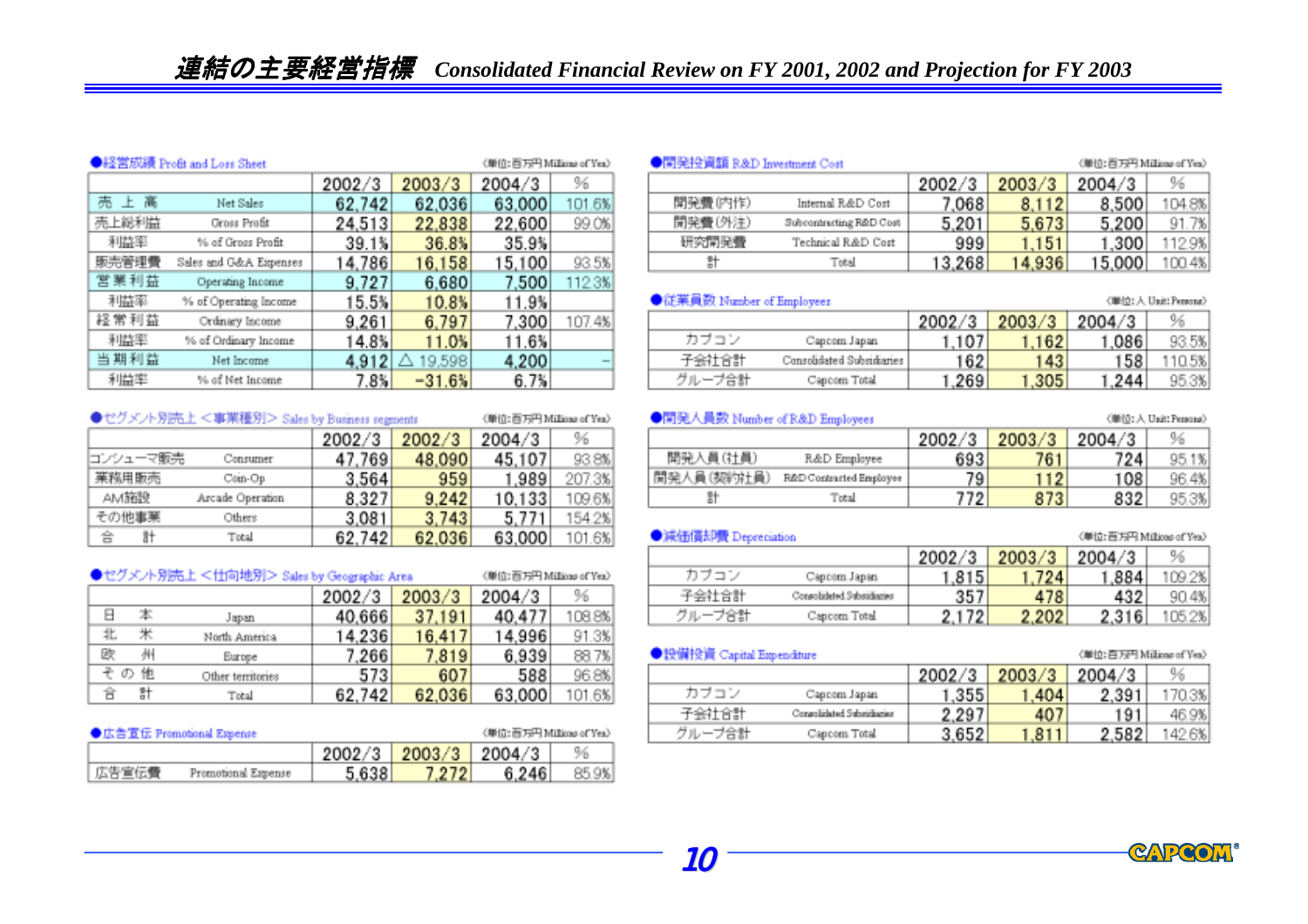**Contract Contract Contract** 

|       | ●経営成績 Profit and Loss Sheet |        |             | (単位:百万円 Millions of Yen) |        |
|-------|-----------------------------|--------|-------------|--------------------------|--------|
|       |                             | 2002/3 | 2003/3      | 2004/3                   | 96     |
| 売上高   | Net Sales                   | 45,015 | 43.454      | 45,500                   | 104.7% |
| 売上総利益 | Gross Profit                | 15,267 | 13,678      | 14,500                   | 106.0% |
| 利益率   | % of Gross Profit           | 33.9%  | 31.5%       | 31.9%                    |        |
| 販売管理費 | Sales and G&A Expenses      | 9,080  | 9,449       | 9,400                    | 99.5%  |
| 営業利益  | Operating Income            | 6.187  | 4.229       | 5,100                    | 120.6% |
| 利益率   | % of Operating Income       | 13.7%  | 9.7%        | 11.2%                    |        |
| 経常利益  | Ordinary Income             | 5,837  | 4,302       | 5,100                    | 118.5% |
| 利益率   | % of Ordinary Income        | 13.0%  | 9.9%        | 11.2%                    |        |
| 当期利益  | Net Income                  | 3,342  | 13,741<br>Δ | 3,000                    |        |
| 利益率   | % of Net Income             | 7.4%   | $-31.6%$    | 6.6%                     |        |

| ●主要経費 Break-down of Major Expenses |               |       | (単位:百万円 Millions of Yea) |        |
|------------------------------------|---------------|-------|--------------------------|--------|
|                                    | 2002/3 2003/3 |       | 2004/3                   | ℅      |
| 販売促進 費<br>Promotion Expense        | 3.019         | 3,691 | 3,680                    | 99.7%  |
| 人体带<br>Personnel Expense           | 8.987         | 9.847 | 10.172                   | 103.3% |

| ●減価償却費內訳 Break-down of Depreciation |        |                 | (単位:百万円 Millions of Yen) |        |
|-------------------------------------|--------|-----------------|--------------------------|--------|
|                                     | 2002/3 | 2003/3          | 2004/3                   | %      |
| 経<br>G&A Expenses                   | 923    | 799             | 763                      | 95.5%  |
| レンタル償却原価<br>Revenue Share Equipment | 56     | $\qquad \qquad$ | <b>Service</b>           |        |
| 施設償却原価<br>Arcade Equipment          | 836    | 925             | $1,12$ .                 | 121.2% |
| 計<br>Total                          | .815   | .724            | 1,884                    | 109.3% |

| ●部門別版上 Sales by Segments<br>(単位:百万円 Millions of Yen) |                        |        |        |        |        |
|------------------------------------------------------|------------------------|--------|--------|--------|--------|
|                                                      |                        | 2002/3 | 2003/3 | 2004/3 | ℅      |
| コンシューマ用 (PC含む)                                       | 国内 Domestic            | 25,275 | 22,661 | 22,663 | 100.0% |
| Consumer                                             | 海外 Overseas            | 6.347  | 7.472  | 6.203  | 83.0%  |
| (including PC)                                       | 計 Sub Total            | 31.622 | 30,133 | 28,866 | 95.8%  |
| 業務用                                                  | 国内 Domestic            | 3,557  | 1.085  | 2,019  | 186.1% |
| Com-Op                                               | 海外 Overseas            | 34     | 5      |        |        |
|                                                      | <b>Strip Sub Total</b> | 3,591  | 1,090  | 2,019  | 185.2% |
| レンタル Revenue Sham                                    | 国内 Domestic            | 492    |        |        |        |
| AM 施設 Areade Operation                               | 国内 Domestic            | 7.020  | 9.046  | 10,133 | 112.0% |
| 映画                                                   | 国内 Domestic            |        |        |        | 12.5%  |
| Movie Project                                        | 海外 Overseas            | 271    | 407    | 250    | 61.4%  |
|                                                      | ft Sub Total           | 282    | 415    | 251    | 60.5%  |
| ロイヤリティその他                                            | 国内 Domestic            | 1,501  | 2,497  | 3,940  | 157.8% |
| Royalty revenue and                                  | 海外 Overseas            | 220    | 243    | 290    | 119.3% |
| Others                                               | <b>Sub Total</b>       | 1.721  | 2,740  | 4,230  | 154.4% |
| Pプロ Pachinko-system                                  | 国内 Domestic            | 284    | 27     |        |        |
|                                                      | Total                  | 45,015 | 43.454 | 45,500 | 104.7% |

| <b>CEMINATION</b> Capital Expenditure<br>(単位: 百万円 Millions of Yea) |             |        |        |        |        |
|--------------------------------------------------------------------|-------------|--------|--------|--------|--------|
|                                                                    |             | 2002/3 | 2003/3 | 2004/3 | %      |
| AM施設 レンタル                                                          | Arcade Ope. | 999    | 1,040  | 1.969  | 189.3% |
| その<br>他                                                            | Others      | 356    | 364    | 422    | 115.9% |
|                                                                    | Total       | 1.355  | 1,404  | 2.391  | 170.3% |

|        | ● AM施設店舗数 Number of Arcades |        |        | (単位:店 Unit: locations) |
|--------|-----------------------------|--------|--------|------------------------|
|        |                             | 2002/3 | 2003/3 | 2004/3                 |
| カブコン   | Capcom Japan                | 34     |        | 33                     |
| 子会社合計  | Consolidated Subsidiaries   | 6      | 3      | 0                      |
| グループ合計 | Capcom Total                | 40     | 33     | 33                     |
|        |                             |        |        |                        |

#### ●国内·海外比率 Domestic/Overseas Sales Ratio

 $\overline{\%}$ 2002/3 2003/3  $2004/3$ 国 内 38,142 35,326 38,757 109.7% Domestic 海 外 6,873 8,128  $6,743$ 83.0% Overseas 43,454  $\overline{\mathbf{a}}$ 45,015 45,500 104.7% Total



(単位:百万円 Millions of Yea)